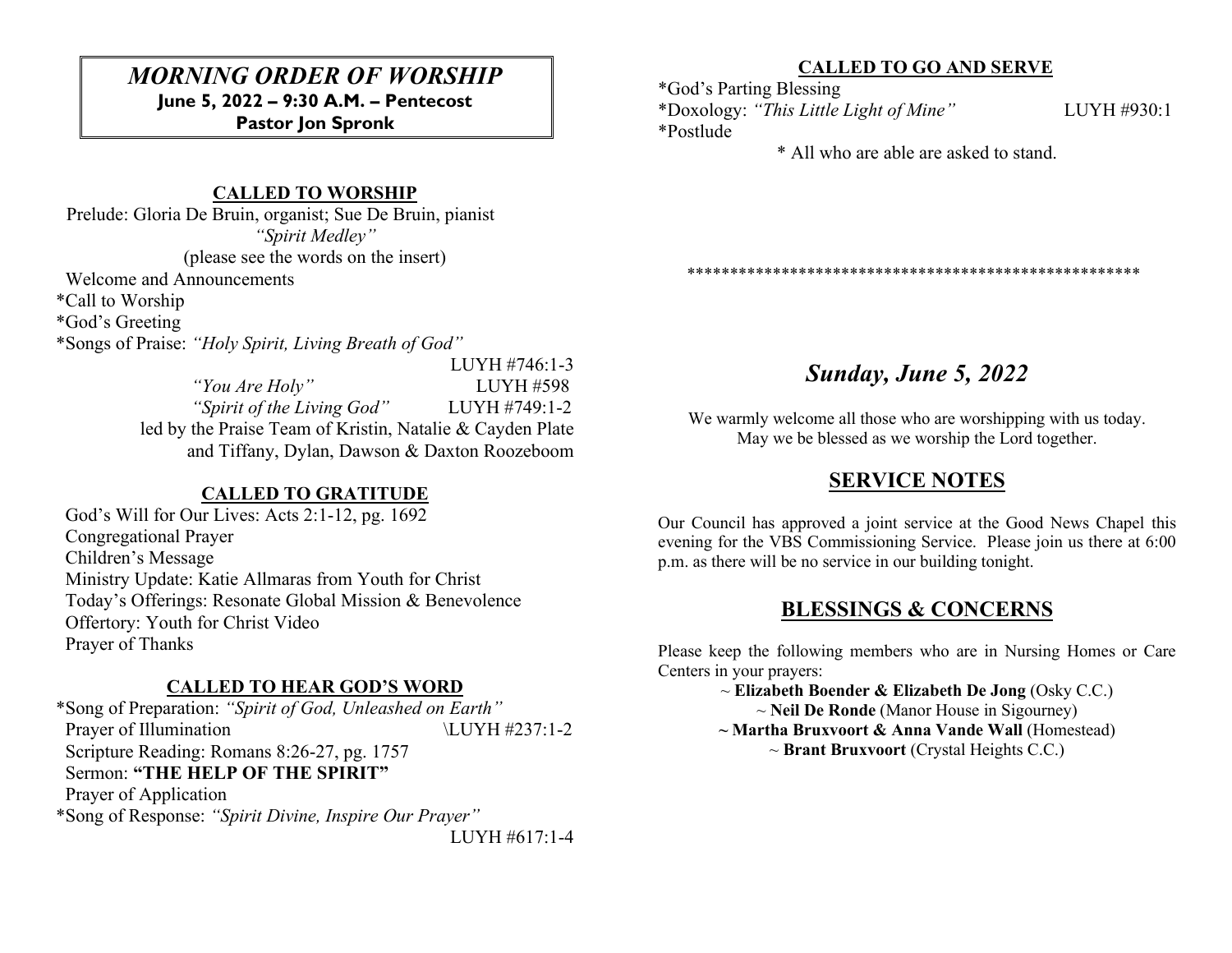### **CALENDAR OF EVENTS**

| TODAY:                                                      |                                         |                                 |
|-------------------------------------------------------------|-----------------------------------------|---------------------------------|
|                                                             | 9:30a Morning Worship Service           | <b>NURSERY</b>                  |
|                                                             | 10:45a Fellowship Time                  | $6/5$ AM – Karen DB             |
| 6:00                                                        | Evening Worship Service                 | Kynnah C                        |
|                                                             | at the Chapel                           | Nora DG                         |
| <b>SUNDAY - SATURDAY:</b>                                   |                                         |                                 |
| <b>IGNITE Work Trip to Kentucky</b>                         |                                         | $6/12AM - \text{Bethany} DB(L)$ |
| $(Send-Off = 6:15$ a.m. Sunday)                             |                                         | Erica DB                        |
| MONDAY - FRIDAY:                                            |                                         | Zach DG                         |
| 9-11:30a VBS at GNC $& 1st$                                 |                                         |                                 |
| <b>MONDAY:</b>                                              |                                         |                                 |
| Office Closed                                               |                                         |                                 |
| TUESDAY – FRIDAY:                                           |                                         |                                 |
| 10-11:30a Office Open (open late due to VBS)                |                                         |                                 |
| <b>WEDNESDAY:</b>                                           |                                         |                                 |
| 1:00<br>Games Day                                           |                                         |                                 |
| THURSDAY:                                                   |                                         |                                 |
| 12:00                                                       | Sunday Bulletin & Supplement Deadline - |                                 |
| firstcrcosky@mahaska.org                                    |                                         |                                 |
| Love, INC Meetings<br>$5-9$                                 |                                         |                                 |
| SUNDAY: $(12th)$                                            |                                         |                                 |
|                                                             | 9:00a Prayer Group Meets                |                                 |
| 9:30a                                                       | Morning Worship Service                 |                                 |
| Homestead: Doug B, Doug DB, Eldon L, Lucas DG<br>$3:00^{-}$ |                                         |                                 |
| Lana DG, Brett DB, Jeanine VG, Layton DG                    |                                         |                                 |
| <b>ACTS OF SERVICE</b>                                      |                                         |                                 |
| <b>PROJECTION</b>                                           |                                         |                                 |

[1stCRCprojection@gmail.com](mailto:1stCRCprojection@gmail.com) JUNE 5 – Renee VK, 660-2623 JUNE 12 – Lisa DB, 660-6682

#### **LIVE STREAM**

JUNE 5 – Doug DB, 660-7116 JUNE 12 – Bethany DB (K)

**SOUND SYSTEM** JUNE 5 – Rich DB, 660-9820 JUNE 12 – Kurtis DB, 660-6681

### **NEXT SUNDAY – June 5**

ORGANIST & PIANIST: Ben & Keri Spronk OFFERINGS: Mobility Worldwide & The Christian Education Fund

#### *Spirit Of The Living God*

Spirit of the Living God, Fall fresh on me. Spirit of the Living God, Fall fresh on me. Melt me, mold me, fill me, use me. Spirit of the Living God, Fall fresh on me.

> CCLI Song # 23488 Daniel Iverson © Words: 1935. Renewed 1963 Birdwing Music (Admin. by Capitol CMG Publishing) Music: 1935. Renewed 1963 Birdwing Music (Admin. by Capitol CMG Publishing) For use solely with the SongSelect®. Terms of Use. All rights reserved[. www.ccli.com](http://www.ccli.com/) CCLI License # 1516322

#### *Holy Spirit, Thou Art Welcome*

Holy Spirit, Thou art welcome in this place. Holy Spirit, Thou art welcome in this place. Omnipotent Father of mercy and grace, Thou art welcome in this place.

Lord, in Thy presence there's healing divine; No other power can save, Lord, but Thine. Holy Spirit, Thou art welcome in this place, Thou art welcome in this place.

CCLI Song # 12994 David Huntsinger | Dottie Rambo © 1977, 1983 Bridge Building Music, Inc. (Admin. by Brentwood-Benson Music Publishing, Inc.) New Spring (Admin. by Brentwood-Benson Music Publishing, Inc.) For use solely with the SongSelect®. Terms of Use. All rights reserved[. www.ccli.com](http://www.ccli.com/) CCLI License # 1516322

#### *Where The Spirit Of The Lord Is*

Where the Spirit of the Lord is, there is peace. Where the Spirit of the Lord is, there is love. There is comfort in life's darkest hour; There is light and life, there is help and power In the Spirit, in the Spirit of the Lord.

> CCLI Song # 27484 Stephen R. Adams © 1973 Pilot Point Music (Admin. by Music Services, Inc.) For use solely with the SongSelect®. Terms of Use. All rights reserved[. www.ccli.com](http://www.ccli.com/) CCLI License # 1516322

#### *Spirit Song*

O let the Son of God enfold you with His Spirit and His love; Let Him fill your heart and satisfy your soul. O let Him have those things that hold you and His Spirit, like a dove, Will descend upon your life and make you whole.

Chorus: Jesus, O Jesus, come and fill Your lambs. Jesus, O Jesus, come and fill Your lambs.

O come and sing this song with gladness as your hearts are filled with joy; Lift your hands in sweet surrender to His name.